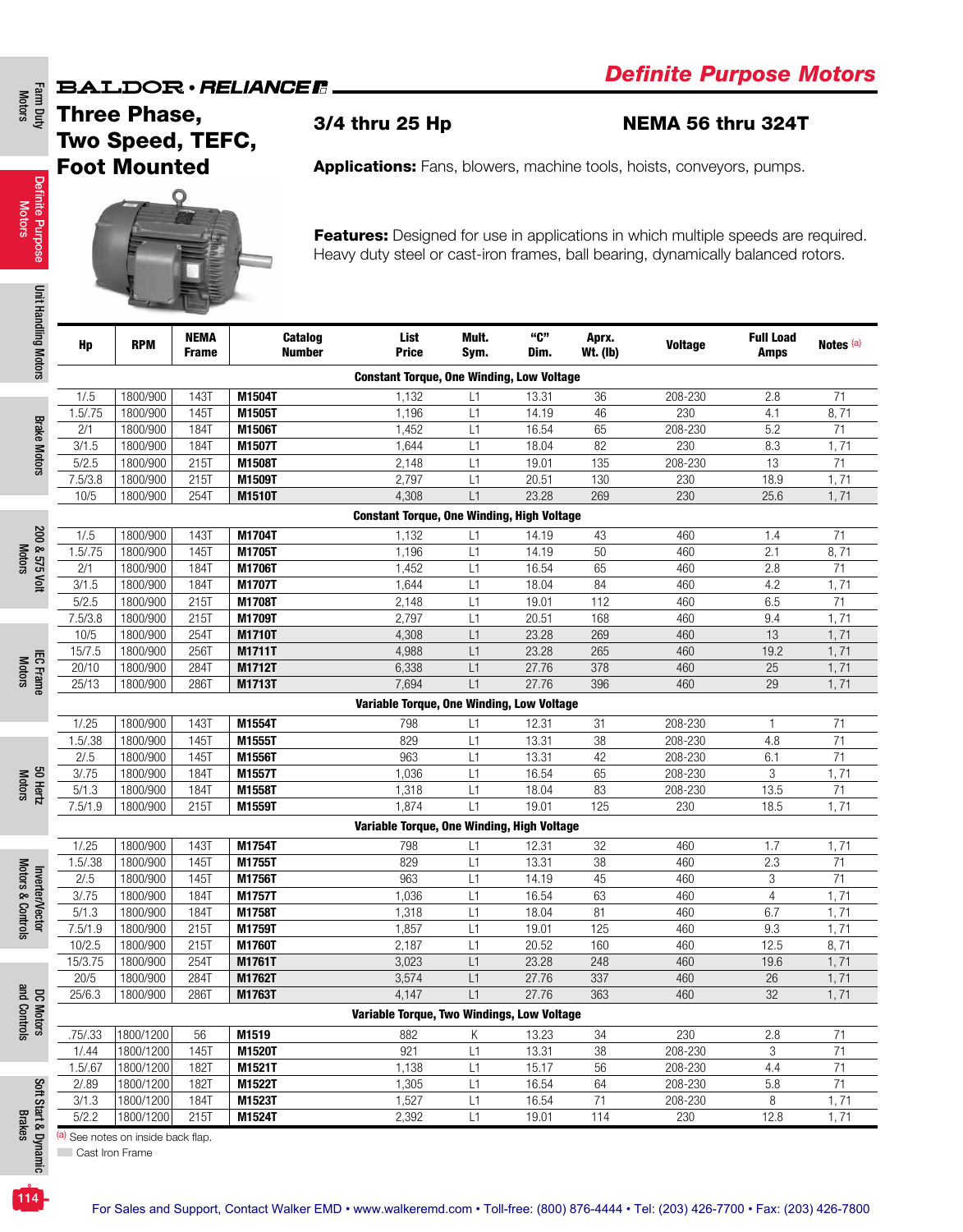# *Definite Purpose Motors*

# Three Phase, Two Speed, TEFC, Foot Mounted

| Hp      | <b>RPM</b> | <b>NEMA</b><br><b>Frame</b> | <b>Catalog</b><br>Number | List<br><b>Price</b>                        | Mult.<br>Sym.  | "ር"<br>Dim. | Aprx.<br><b>Wt. (Ib)</b> | <b>Voltage</b> | <b>Full Load</b><br>Amps | Notes <sup>(a)</sup> |
|---------|------------|-----------------------------|--------------------------|---------------------------------------------|----------------|-------------|--------------------------|----------------|--------------------------|----------------------|
|         |            |                             |                          | Variable Torque, Two Windings, High Voltage |                |             |                          |                |                          |                      |
| .5/.22  | 1800/1200  | 56                          | M1718                    | 822                                         | Κ              | 12.23       | 30                       | 460            | 1.1                      | 71                   |
| .75/.33 | 1800/1200  | 56                          | M1719                    | 909                                         | Κ              | 12.23       | 32                       | 460            | 1.4                      | 71                   |
| 1/0.44  | 1800/1200  | 145T                        | M1720T                   | 921                                         | $\overline{1}$ | 13.31       | 37                       | 460            | 1.6                      | 71                   |
| .5/67   | 1800/1200  | 182T                        | M1721T                   | 1,138                                       | ί1             | 14.26       | 55                       | 460            | 2.2                      | 71                   |
| 2/0.89  | 1800/1200  | 182T                        | M1722T                   | 1,305                                       | L1             | 16.52       | 59                       | 460            | 2.8                      | 71                   |
| 3/1.3   | 1800/1200  | 184T                        | M1723T                   | 1.527                                       | $\overline{1}$ | 16.54       | 73                       | 460            | 4                        | .71                  |
| 5/2.2   | 1800/1200  | 215T                        | M1724T                   | 2,392                                       | ∟1             | 19.01       | 128                      | 460            | 6.4                      | l. 71                |
| 7.5/3.3 | 1800/1200  | 254T                        | M1725T                   | 3,092                                       | L1             | 23.28       | 219                      | 460            | 10.3                     | 1,71                 |
| 10/4.4  | 1800/1200  | 254T                        | M1726T                   | 3,559                                       | L1             | 21.07       | 233                      | 460            | 12.5                     | I, 71                |
| 15/6.7  | 1800/1200  | 284T                        | <b>M1727T</b>            | 4,223                                       | L1             | 27.76       | 356                      | 460            | 19.3                     | 1,71                 |
| 20/8.9  | 1800/1200  | 286T                        | M1728T                   | 5,726                                       | L1             | 27.76       | 376                      | 460            | 27                       | 1,71                 |
| 25/11   | 1800/1200  | 324T                        | M1729T                   | 6,032                                       | $\overline{1}$ | 30.28       | 510                      | 460            | 30                       | 1,71                 |

(a) See notes on inside back flap.

**Cast Iron Frame** 

Farm Duty Motors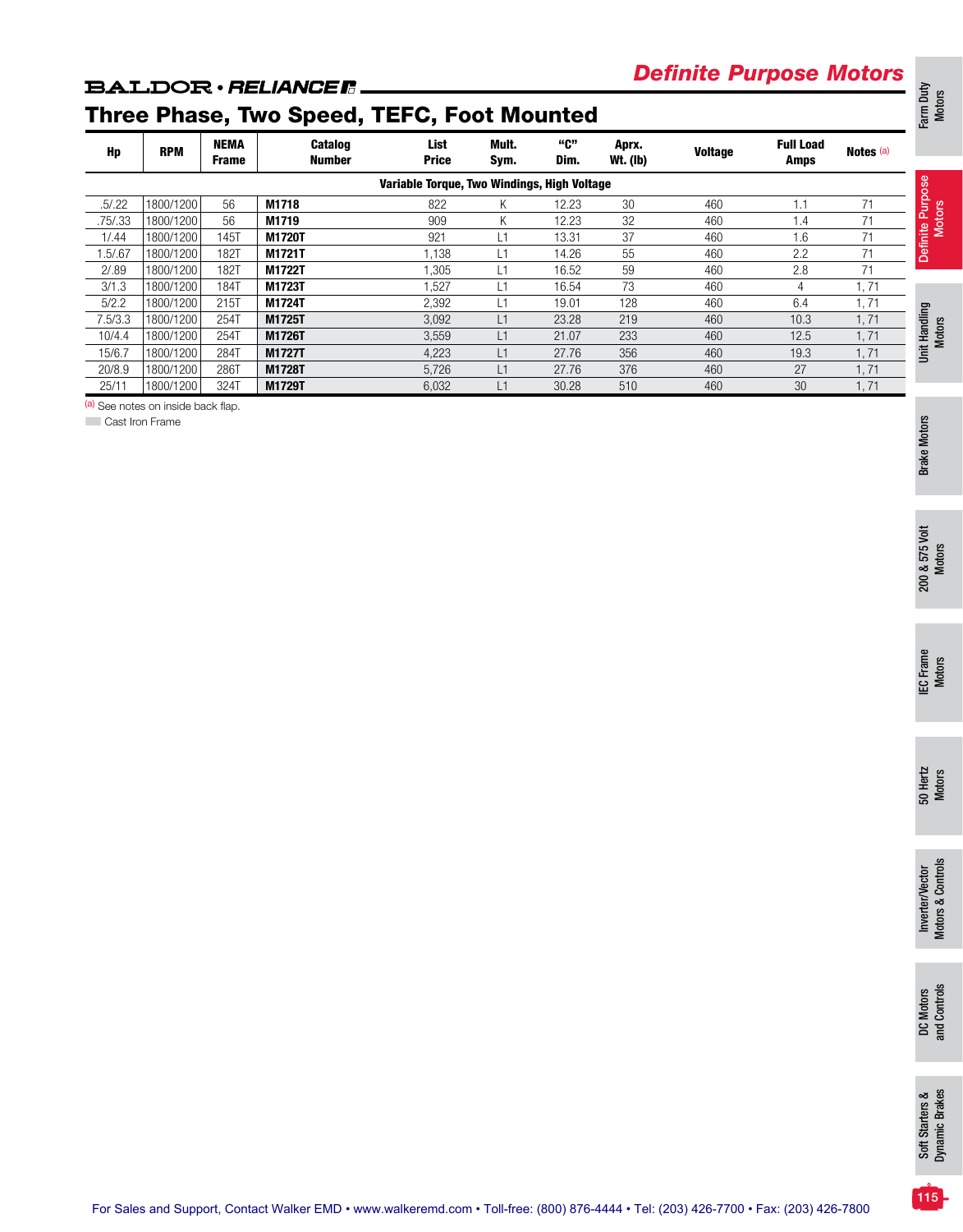Three Phase, Two Speed, ODP, Foot Mounted

1/2 thru 25 Hp NEMA 56 thru 286T

Applications: Fans, blowers, and pumps.



Features: Designed for use in applications in which multiple speeds are required. Heavy duty steel or cast-iron frames, ball bearing, dynamically balanced rotors.

| ndling Motors                        | Hp                 | <b>RPM</b> | <b>NEMA</b><br><b>Frame</b> | Catalog<br><b>Number</b> | List<br><b>Price</b>                        | Mult.<br>Sym. | "C"<br>Dim. | Aprx.<br><b>Wt. (Ib)</b> | <b>Voltage</b> | <b>Full Load</b><br><b>Amps</b> | Notes <sup>(a)</sup> |
|--------------------------------------|--------------------|------------|-----------------------------|--------------------------|---------------------------------------------|---------------|-------------|--------------------------|----------------|---------------------------------|----------------------|
|                                      |                    |            |                             |                          | Variable Torque, One Winding, Low Voltage   |               |             |                          |                |                                 |                      |
|                                      | 1/0.25             | 1800/900   | 143T                        | M1004T                   | 760                                         | L1            | 11.12       | 33                       | $208 - 230$    | 3                               |                      |
|                                      | 1.5/0.38           | 1800/900   | <b>145T</b>                 | M1005T                   | 790                                         | L1            | 12.13       | $\overline{35}$          | 208-230        | 4.4                             |                      |
| <b>Brake Motors</b>                  | 2/0.5              | 1800/900   | 1451                        | M1006T                   | 912                                         | L1            | 12.13       | 40                       | 230            | 6.1                             |                      |
|                                      | 3/75               | 1800/900   | <b>184T</b>                 | M1007T                   | 980                                         | L1            | 13.62       | $\overline{56}$          | 208-230        | $\overline{3}$                  |                      |
|                                      | 5/1.3              | 1800/900   | <b>184T</b>                 | M1008T                   | 1,180                                       | L1            | 15.00       | 69                       | 230            | 13.2                            | 1                    |
|                                      | 7.5/1.9            | 1800/900   | 215T                        | M1009T                   | 1,685                                       | L1            | 16.32       | 111                      | 230            | 20                              |                      |
|                                      | 10/2.5             | 1800/900   | 215T                        | M1010T                   | 1,910                                       | L1            | 17.45       | 131                      | 208-230        | 25                              | $\mathbf{1}$         |
|                                      |                    |            |                             |                          | Variable Torque, One Winding, High Voltage  |               |             |                          |                |                                 |                      |
|                                      | 1/0.25             | 1800/900   | 143T                        | M1204T                   | 760                                         | L1            | 11.12       | 33                       | 460            | 1.5                             |                      |
| 200 & 575 Volt                       | 1.5/0.38           | 1800/900   | 145T                        | M1205T                   | 790                                         | L1            | 12.13       | 35                       | 460            | 2.2                             |                      |
| <b>Motors</b>                        | 2/0.5              | 1800/900   | 145T                        | M1206T                   | 912                                         | L1            | 12.13       | 41                       | 460            | 3.1                             |                      |
|                                      | 3/0.75             | 1800/900   | 184T                        | M1207T                   | 980                                         | L1            | 13.62       | 57                       | 460            | $\overline{4}$                  |                      |
|                                      | $\overline{5}/1.3$ | 1800/900   | 184T                        | M1208T                   | 1,180                                       | L1            | 15.00       | 72                       | 460            | 6.6                             | 1                    |
|                                      | 7.5/1.9            | 1800/900   | 215T                        | M1209T                   | 1,685                                       | L1            | 16.32       | 112                      | 460            | 10                              |                      |
|                                      | 10/2.5             | 1800/900   | 215T                        | M1210T                   | 1,910                                       | L1            | 17.45       | 130                      | 460            | $\overline{13}$                 | $\mathbf{1}$         |
|                                      | 15/3.8             | 1800/900   | 254T                        | M1211T                   | 2,683                                       | L1            | 21.69       | 234                      | 460            | 20                              | 1                    |
|                                      | 20/5               | 1800/900   | 256T                        | M1212T                   | 3,288                                       | L1            | 21.69       | $\overline{200}$         | 460            | $\overline{26}$                 | $\mathbf{1}$         |
| <b>IEC Frame</b><br>Motors           | 25/6.3             | 1800/900   | 284T                        | M1213T                   | 3,859                                       | L1            | 23.81       | 312                      | 460            | $\overline{34}$                 |                      |
|                                      |                    |            |                             |                          | Variable Torque, Two Windings, Low Voltage  |               |             |                          |                |                                 |                      |
|                                      | .75/.33            | 1800/1200  | 56                          | M1019                    | 816                                         | Κ             | 12.07       | 34                       | 230            | 2.8                             |                      |
|                                      | 1/0.44             | 1800/1200  | 145T                        | M1020T                   | 879                                         | L1            | 12.13       | 39                       | 230            | 3                               |                      |
|                                      | 1.5/0.67           | 1800/1200  | <b>182T</b>                 | M1021T                   | 1,065                                       | L1            | 13.62       | $\overline{56}$          | 208-230        | 4.4                             |                      |
| 50 Hertz<br>Motors                   | 2/0.89             | 1800/1200  | <b>182T</b>                 | M1022T                   | 1,215                                       | L1            | 15.00       | 62                       | 230            | 5.8                             |                      |
|                                      | 3/1.3              | 1800/1200  | 184T                        | M1023T                   | 1,415                                       | L1            | 15.00       | 69                       | 230            | 8                               |                      |
|                                      | 5/2.2              | 1800/1200  | 215T                        | M1024T                   | 2,178                                       | L1            | 16.32       | 113                      | 230            | 12.8                            | $\mathbf{1}$         |
|                                      | 7.5/3.3            | 1800/1200  | 256T                        | M1025T                   | 2,896                                       | L1            | 22.25       | 211                      | 230            | 19.4                            |                      |
|                                      |                    |            |                             |                          | Variable Torque, Two Windings, High Voltage |               |             |                          |                |                                 |                      |
|                                      | .5/.22             | 1800/1200  | 56                          | M1218                    | 777                                         | Κ             | 11.07       | 30                       | 460            | 0.9                             |                      |
|                                      | .75/.33            | 1800/1200  | 56                          | M1219                    | 816                                         | K             | 12.07       | 34                       | 460            | 1.4                             |                      |
| Motors & Controls<br>Inverter/Vector | 1/0.44             | 1800/1200  | <b>145T</b>                 | M1220T                   | 879                                         | L1            | 12.13       | 39                       | 460            | 1.9                             |                      |
|                                      | 1.5/0.67           | 1800/1200  | <b>182T</b>                 | M1221T                   | 1,065                                       | L1            | 13.62       | 56                       | 460            | 2.2                             |                      |
|                                      | 2/0.89             | 1800/1200  | <b>182T</b>                 | M1222T                   | 1,215                                       | L1            | 15.00       | 64                       | 460            | 3                               |                      |
|                                      | 3/1.3              | 1800/1200  | <b>184T</b>                 | M1223T                   | 1,415                                       | L1            | 15.00       | 69                       | 460            | $\overline{4}$                  |                      |
|                                      | 5/2.2              | 1800/1200  | 215T                        | M1224T                   | 2,178                                       | L1            | 16.32       | 113                      | 460            | 6.4                             | $\mathbf{1}$         |
|                                      | 7.5/3.3            | 1800/1200  | 256T                        | M1225T                   | 2,896                                       | L1            | 22.25       | 209                      | 460            | 9.9                             |                      |
|                                      | 10/4.4             | 1800/1200  | 256T                        | M1226T                   | 3,271                                       | L1            | 22.25       | 237                      | 460            | 12.7                            | $\mathbf{1}$         |
|                                      | 15/6.7             | 1800/1200  | 284T                        | M1227T                   | 3,969                                       | L1            | 23.81       | 318                      | 460            | 18.1                            |                      |
| DC Motors<br>and Controls            | 20/8.9             | 1800/1200  | 286T                        | M1228T                   | 5,323                                       | L1            | 23.81       | 348                      | 460            | 24                              |                      |
|                                      | 25/11              | 1800/1200  | 286T                        | M1229T                   | 5,715                                       | L1            | 25.06       | 375                      | 460            | $\overline{30}$                 |                      |
|                                      |                    |            |                             |                          |                                             |               |             |                          |                |                                 |                      |

For Sales and Support, Contact Walker EMD • www.walkeremd.com • Toll-free: (800) 876-4444 • Tel: (203) 426-7700 • Fax: (203) 426-7800

Definite Purpose Definite Purpose<br>Motors

Soft Start & Dynamic Soft Start & Dynamic<br>Brakes

116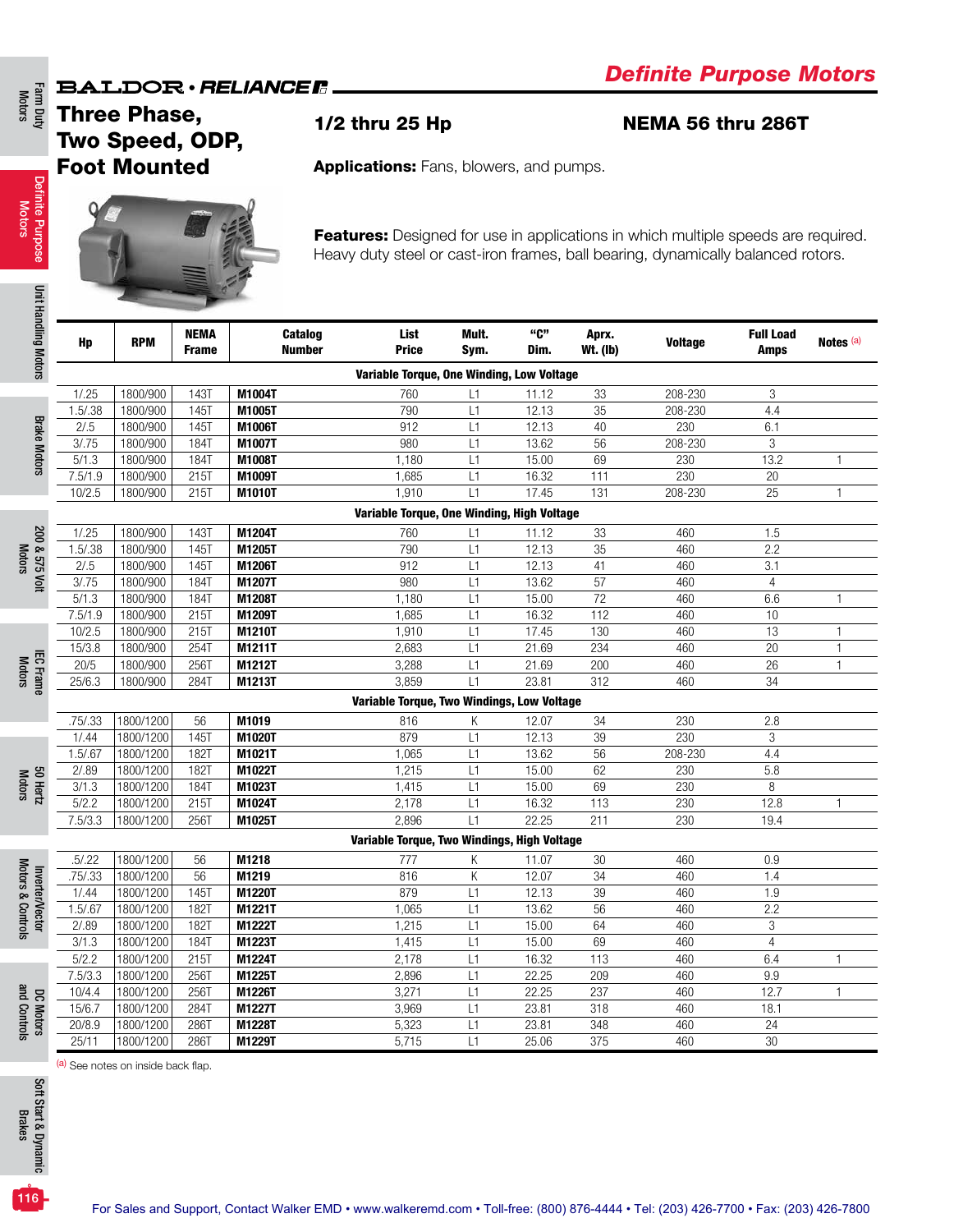# Pressure Washer, Single Phase, TEFC and ODP



## 1-1/2 thru 5 Hp NEMA 56 thru 184TC

Applications: Pressure washers, steam cleaners, portable and self contained stationary system for direct drive mount and doubled mount designs.

Features: Ball bearing design. 1 1/2 horsepower ratings are rated at 14 amps or less on 115 volts. Manual thermal overload located in the conduit box. UL and CSA recognized component approval. Capacitor start, capacitor run (two value capacitor).

| Hp             | <b>RPM</b> | <b>NEMA</b><br><b>Frame</b> | Catalog<br><b>Number</b> | List<br><b>Price</b> | Mult.<br>Sym.                              | "C"<br>Dim.                    | Aprx.<br><b>Wt. (Ib)</b> | <b>Full Load</b><br><b>Efficiency</b> | <b>Voltage</b> | <b>Full Load</b><br>Amps | Notes (a)         | Unit Handling<br>Motors              |
|----------------|------------|-----------------------------|--------------------------|----------------------|--------------------------------------------|--------------------------------|--------------------------|---------------------------------------|----------------|--------------------------|-------------------|--------------------------------------|
|                |            |                             |                          |                      | <b>Totally Enclosed Fan Cooled</b>         |                                |                          |                                       |                |                          |                   |                                      |
| 11/2           | 3600       | 56                          | PL3513M                  | 634                  | Κ                                          | 13.25                          | 39                       | 75.5                                  | 115/230        | 6.6                      |                   |                                      |
|                | 1800       | 56                          | PL3514M                  | 842                  | Κ                                          | 14.12                          | 50                       | 82.5                                  | 115/230        | 6                        |                   |                                      |
| $\overline{c}$ | 3600       | 56                          | <b>PL3515M</b>           | 767                  | K                                          | 13.25                          | 43                       | 77                                    | 115/230        | 8.8                      | 1                 | <b>Brake Motors</b>                  |
|                | 1800       | 56HZ                        | L3516TM                  | 1,043                | К                                          | 13.31                          | 46                       | 82.5                                  | 208-230        | 8.1                      | 1,57              |                                      |
| 3              | 3600       | 56                          | <b>PL3519M</b>           | 841                  | К                                          | 14.12                          | 52                       | 85.5                                  | 230            | 12.5                     | 1,30              |                                      |
|                | 1800       | 184T                        | L3609TM                  | 1,152                | L1                                         | 16.54                          | 95                       | 78                                    | 115/230        | 14.5                     | 2, 20             |                                      |
| 5              | 3600       | <b>184T</b>                 | <b>L3608TM</b>           | 1,326                | L1                                         | 18.05                          | 92                       | 83                                    | 230            | 19.5                     | 2, 20             |                                      |
|                | 1800       | <b>184T</b>                 | L3612TM                  | 1,339                | $\overline{L1}$                            | 18.05                          | 100                      | 80                                    | 230            | 23                       | 2, 20             |                                      |
|                |            |                             |                          |                      | <b>Totally Enclosed Fan Cooled, C-Face</b> |                                |                          |                                       |                |                          |                   | 200 & 575 Volt                       |
|                | 3600       | 56C                         | <b>PCL3513M</b>          | 679                  | Κ                                          | 13.25                          | 39                       | 75.5                                  | 115/230        | 6.6                      |                   |                                      |
| 11/2           | 1800       | 56C                         | <b>PCL3514M</b>          | 885                  | К                                          | 14.12                          | $\overline{51}$          | 82.5                                  | 115/230        | 6                        |                   |                                      |
|                | 3600       | 56C                         | <b>PCL3515M</b>          | 805                  | K                                          | 13.24                          | 43                       | $\overline{77}$                       | 115/230        | 8.8                      |                   |                                      |
| $\overline{c}$ | 1800       | 145TC                       | <b>CL3516TM</b>          | 1.052                | L1                                         | 14.16                          | 52                       | 78                                    | 208-230        | 8.3                      | $\mathbf{1}$      |                                      |
|                | 3600       | 56C                         | <b>PCL3519M</b>          | 882                  | К                                          | 14.12                          | 52                       | 85.5                                  | 230            | 12.5                     | 1,30              |                                      |
| 3              | 1800       | 184TC                       | <b>CL3619TM</b>          | 1,368                | L1                                         | 16.54                          | 81                       | 81.5                                  | 230            | 13.2                     | 2, 20             |                                      |
|                | 3600       | 184TC                       | <b>CL3608TM</b>          | 1,482                | L1                                         | 18.05                          | 102                      | 83                                    | 230            | 19.5                     | 2, 20             |                                      |
| 5              | 1800       | 184TC                       | <b>CL3612TM</b>          | 1,434                | L1                                         | 18.05                          | 101                      | 80                                    | 230            | $\overline{23}$          | 2, 20             |                                      |
|                |            |                             |                          |                      |                                            | <b>Open Drip Proof</b>         |                          |                                       |                |                          |                   | <b>IEC Frame</b><br>Motors           |
|                | 3600       | 56H                         | <b>PL1313M</b>           | 552                  | Κ                                          | 11.75                          | 37                       | 75.5                                  | 115/230        | 6.6                      | 36                |                                      |
| 11/2           | 1800       | $\overline{56}$             | <b>PL1319M</b>           | 732                  | Κ                                          | 12.06                          | 42                       | $\overline{74}$                       | 115/230        | $\overline{7}$           |                   |                                      |
|                | 3600       | $\overline{56}$             | <b>PL1317M</b>           | $\overline{719}$     | K                                          | 12.06                          | $\overline{43}$          | $\overline{77}$                       | 115/230        | 8.8                      |                   |                                      |
| $\overline{2}$ | 1800       | 56                          | <b>PL1322M</b>           | 767                  | K                                          | 12.94                          | 47                       | 78.5                                  | 115/230        | 9.2                      |                   |                                      |
|                | 3600       | 56                          | <b>PL1326M</b>           | 794                  | K                                          | 12.94                          | 52                       | 85.5                                  | 230            | 12.5                     | 30                |                                      |
| 3              | 1800       | <b>184T</b>                 | <b>L1408TM</b>           | 958                  | L1                                         | 15.00                          | 78                       | 78                                    | 115/230        | 16                       |                   | 50 Hertz<br>Motors                   |
|                | 3600       | 56/56H                      | <b>PL1327M</b>           | 818                  | К                                          | 13.81                          | 57                       | 74.2                                  | 230            | 23                       | 2, 20, 30, 36     |                                      |
| 5              | 1800       | 184T                        | <b>L1410TM</b>           | 1,165                | L1                                         | 16.50                          | 90                       | 82.5                                  | 230            | $\overline{23}$          | 1,30              |                                      |
|                |            |                             |                          |                      |                                            | <b>Open Drip Proof, C-Face</b> |                          |                                       |                |                          |                   |                                      |
|                | 3600       | 56C                         | <b>PCL1313M</b>          | 598                  | Κ                                          | 12.06                          | 39                       | 75.5                                  | 115/230        | 6.6                      |                   |                                      |
| 11/2           | 1800       | 56C                         | <b>PCL1319M</b>          | 767                  | К                                          | 12.06                          | 43                       | 74                                    | 115/230        | $\overline{7}$           |                   |                                      |
|                | 3600       | 56C                         | <b>PCL1317M</b>          | 767                  | K                                          | 12.06                          | 43                       | $\overline{77}$                       | 115/230        | 8.8                      |                   |                                      |
| $\overline{c}$ | 1800       | 56C                         | <b>PCL1322M</b>          | 795                  | К                                          | 12.94                          | 48                       | 78.5                                  | 115/230        | $\overline{9.2}$         |                   | Inverter/Vector<br>Motors & Controls |
|                | 3600       | 56C                         | <b>PCL1326M</b>          | 841                  | K                                          | 12.94                          | 52                       | 85.5                                  | 230            | 12.5                     | 30                |                                      |
| 3              | 1800       | <b>184TC</b>                | <b>CL1408TM</b>          | 1,012                | L1                                         | 15.00                          | 87                       | 78                                    | 115/230        | 16                       |                   |                                      |
|                | 3600       | 56HCY                       | <b>PCL1327M</b>          | 861                  | К                                          | 14.11                          | 58                       | 74.2                                  | 230            | 23                       | 2, 20, 30, 37, 47 |                                      |
| 5              | 1800       | 184TC                       | <b>CL1410TM</b>          | 1,220                | L1                                         | 16.50                          | $\overline{99}$          | 82.5                                  | 230            | $\overline{23}$          | 1, 30             |                                      |

(a) See notes on inside back flap.

117

Definite Purpose Motors

ling

Definite Purpose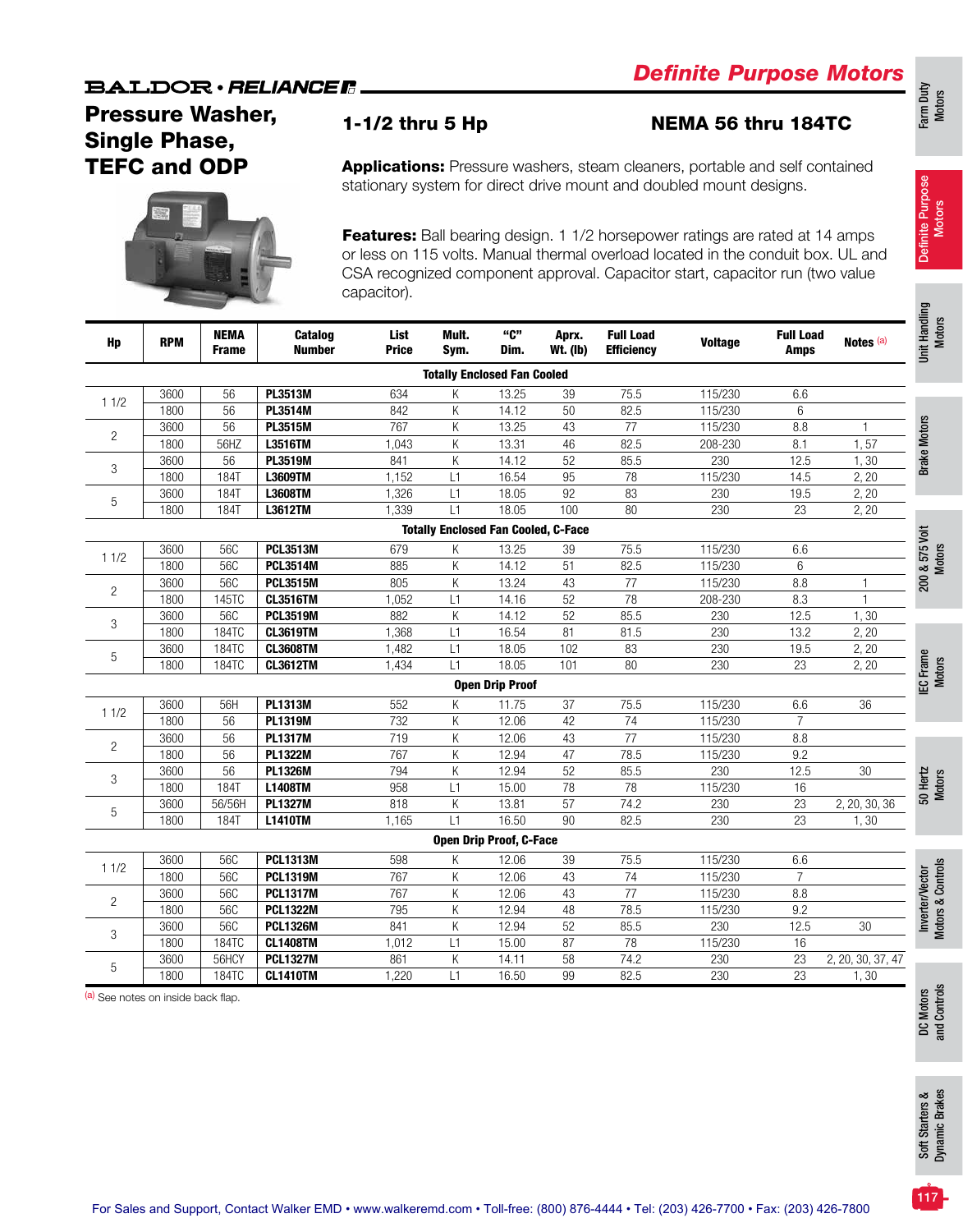Farm Duty<br>Motors

Definite Purpose Motors

Definite Purpose

Unit Handling Motors

Unit Handling Motors

# Metering Pump, Three Phase, TEFC, Foot Mounted



### 1/3 Hp NEMA 48

**Applications:** Metering pump systems primarily used to inject chemicals into irrigation distribution systems.

Features: TEFC industrial quality. Designed with conduit box at 12 o'clock position to facilitate mounting on existing chemical injection pumps. Epoxy paint. Designed for use at 230/460 volts 60hz or 190/380 volts 50hz.

| Hp        | <b>RPM</b> | <b>NEMA</b><br>Frame | Catalog<br>Number | <b>List</b><br><b>Price</b> | Mult.<br>Svm. | "ር"<br>Dim. | Aprx.<br><b>Wt. (Ib)</b> | <b>Full Load</b><br><b>Efficiency</b> | <b>Voltage</b> | <b>Full Load</b><br>Amps | Notes (a) |
|-----------|------------|----------------------|-------------------|-----------------------------|---------------|-------------|--------------------------|---------------------------------------|----------------|--------------------------|-----------|
| 10<br>ں ر | 800        | 48                   | <b>MPM3458</b>    | 391                         |               | 0.12        | 20                       |                                       | 230/460        | 0.8                      |           |

(a) See notes on inside back flap.

Motors 50 Hertz

Motors & Controls

Motors & Controls

and Controls

and Controls

# Arbor Saw, Three Phase, TEFC, Foot Mounted



7-1/2 thru 15 Hp

Features: Low profile for maximum blade cutting depth. Supplied with keyway and unthreaded shaft suitable for right or left threading. (See "Mod Express" section for custom threading.) Double row ball bearings for maximum shaft stability in precision woodworking applications.

Applications: Heavy duty circular saw applications. Machine tools.

| Inverter/Vector |       |            |                                 | precision woodworking applications. |               |             |                          | for custom threading.) Double row ball bearings for maximum shaft stability in |                                 |           |
|-----------------|-------|------------|---------------------------------|-------------------------------------|---------------|-------------|--------------------------|--------------------------------------------------------------------------------|---------------------------------|-----------|
|                 | Hp    | <b>RPM</b> | <b>Catalog</b><br><b>Number</b> | <b>List</b><br><b>Price</b>         | Mult.<br>Sym. | "C"<br>Dim. | Aprx.<br><b>Wt. (lb)</b> | <b>Voltage</b>                                                                 | <b>Full Load</b><br><b>Amps</b> | Notes (a) |
|                 | 7 1/2 | 3600       | <b>ASM6207</b>                  | 3.117                               |               | 16.73       | 99                       | 230/460                                                                        | 9.2                             |           |
|                 | 10    | 3600       | <b>ASM6210</b>                  | 3.331                               |               | 16.73       | 98                       | 208-230/460                                                                    | 11.5                            |           |
| కె              |       |            | <b>ASM7510</b>                  | 3.883                               |               | 13.45       | 142                      | 230/460                                                                        |                                 |           |
| <b>Motors</b>   | 15    | 3600       | <b>ASM6215</b>                  | 3,883                               |               | 18.48       | 117                      | 208-230/460                                                                    |                                 |           |
|                 |       |            | <b>ASM7515</b>                  | 4,189                               |               | 14.45       | 146                      | 208-230/460                                                                    | 16.5                            |           |

(a) See notes on inside back flap.

 $118<sup>1</sup>$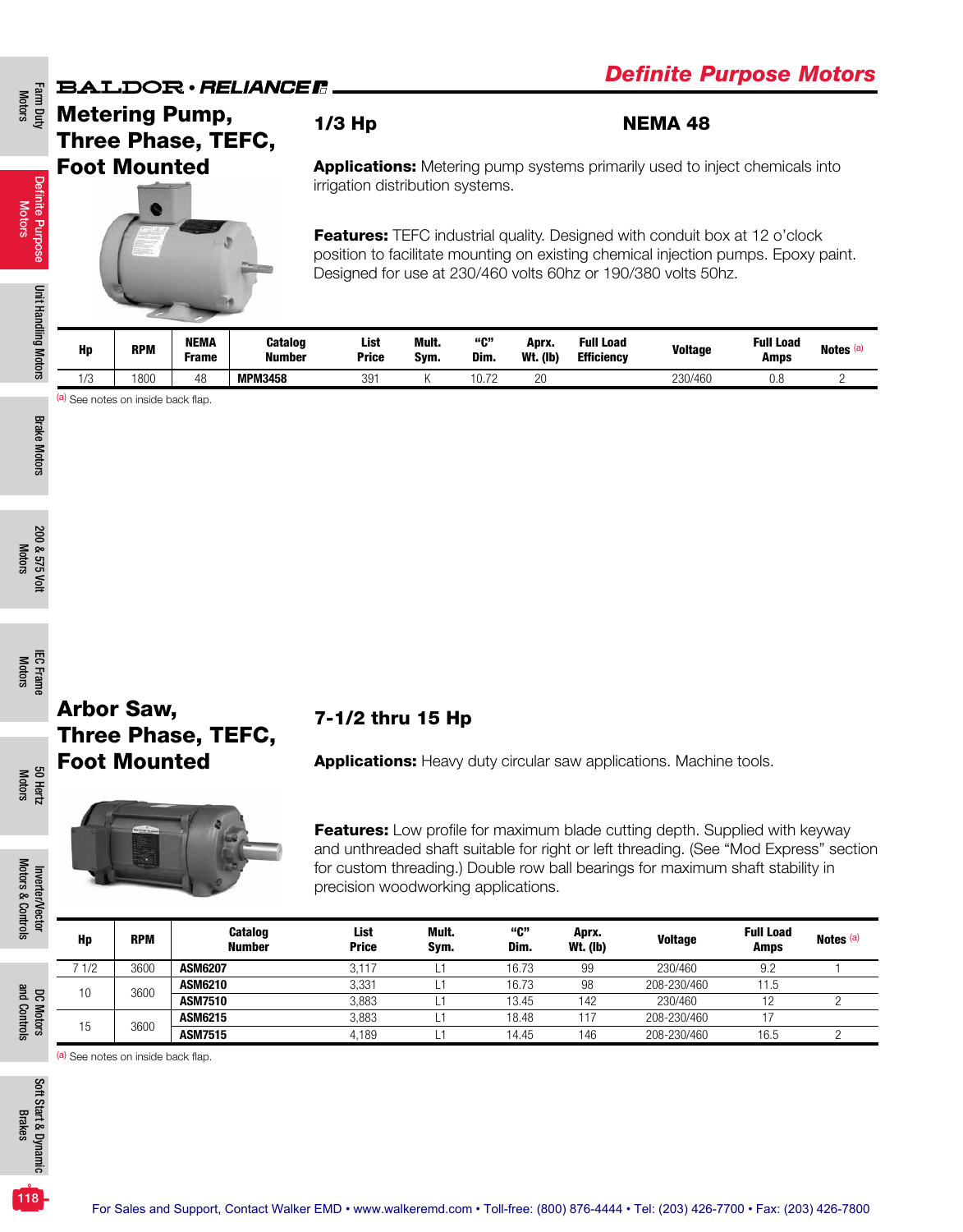# Woodworking, woodworking, and thru 3 Hp NEMA 48Z thru 184YZ<br>Single Phase, TEFC



Applications: Woodworking equipment such as table saws, planers, etc.

Features: Motor swivels on rod for belt tensioning. Shaft supplied with full key and keyway. Extra high breakdown torques for maximum cutting power. 1.00 Service Factor.

|                                    |            |                      |                                 |                      |               |             |                          |                                       |                |                                 |                      | Handling           |
|------------------------------------|------------|----------------------|---------------------------------|----------------------|---------------|-------------|--------------------------|---------------------------------------|----------------|---------------------------------|----------------------|--------------------|
| Hp                                 | <b>RPM</b> | NEMA<br><b>Frame</b> | <b>Catalog</b><br><b>Number</b> | List<br><b>Price</b> | Mult.<br>Sym. | "ር"<br>Dim. | Aprx.<br><b>Wt. (Ib)</b> | <b>Full Load</b><br><b>Efficiency</b> | <b>Voltage</b> | <b>Full Load</b><br><b>Amps</b> | Notes <sup>(a)</sup> | <b>Motors</b><br>İ |
|                                    | 3600       | 48Z                  | <b>WWL3509</b>                  | 496                  | K.            | 13.35       | 33                       | 65                                    | 115/230        | 6.3                             | 67                   |                    |
| っ                                  | 3600       | 145TYZ               | <b>WWL3515T</b>                 | 809                  | L1            | 13.56       | 56                       | 70                                    | 115/208-230    | 12                              | 20,65                |                    |
| 3                                  | 3600       | 184YZ                | <b>WWL3606</b>                  | 1,034                | L1            | 14.89       | 73                       | 72                                    | 230            | 15.5                            |                      |                    |
| (a) See notes on inside back flap. |            |                      |                                 |                      |               |             |                          |                                       |                |                                 |                      | <b>Motors</b>      |
|                                    |            |                      |                                 |                      |               |             |                          |                                       |                |                                 |                      |                    |
|                                    |            |                      |                                 |                      |               |             |                          |                                       |                |                                 |                      | <b>Brake</b>       |
|                                    |            |                      |                                 |                      |               |             |                          |                                       |                |                                 |                      |                    |

# Pre-1952 NEMA, Single and Three Phase, Foot Mounted

# 1/2 thru 5 Hp NEMA 66 thru 254

Applications: Applications requiring pre-1952 NEMA frame dimensions.

Features: Heavy-gauge seam-welded base, ball bearings.

| Hp             | <b>RPM</b> | <b>NEMA</b><br><b>Frame</b> | <b>Catalog</b><br><b>Number</b> | List<br><b>Price</b> | Mult.<br>Sym. | "C"<br>Dim.                          | Aprx.<br><b>Wt. (Ib)</b>                         | <b>Full Load</b><br><b>Efficiency</b> | <b>Voltage</b> | <b>Full Load</b><br><b>Amps</b> | Notes (a) | SO He<br>Mote                     |
|----------------|------------|-----------------------------|---------------------------------|----------------------|---------------|--------------------------------------|--------------------------------------------------|---------------------------------------|----------------|---------------------------------|-----------|-----------------------------------|
|                |            |                             |                                 |                      |               |                                      | <b>Single Phase, Totally Enclosed Fan Cooled</b> |                                       |                |                                 |           |                                   |
| .5             | 1800       | 66                          | L3576M                          | 696                  | K             | 13.62                                | 37                                               | 64                                    | 115/230        | $\overline{4}$                  |           |                                   |
| .75            | 1800       | 66                          | L3565M                          | 827                  | K             | 13.62                                | 41                                               | 66                                    | 115/230        | 5.3                             |           |                                   |
|                | 1800       | 66                          | L3566M                          | 899                  | K             | 13.62                                | 40                                               | 67                                    | 115/230        | 6.5                             | 30        |                                   |
| 1.5            | 1800       | 66                          | L3567M                          | 1,089                | K             | 14.50                                | 49                                               | 75.5                                  | 115/208-230    | 8                               | 2,65      | Inverter/Vector                   |
|                |            |                             |                                 |                      |               |                                      | <b>Three Phase, Totally Enclosed Fan Cooled</b>  |                                       |                |                                 |           | Motors & Controls                 |
| .5             | 1800       | 66                          | M3564                           | 671                  | K             | 13.62                                | 28                                               | 72                                    | 208-230/460    | 1.1                             |           |                                   |
| .75            | 1800       | 66                          | M3565                           | 705                  | Κ             | 13.62                                | 31                                               | 72                                    | 230/460        | 1.5                             | 30        |                                   |
|                | 1800       | 66                          | M3566                           | 740                  | K             | 13.62                                | 35                                               | 75.5                                  | 208-230/460    | 1.8                             |           |                                   |
| 1.5            | 1800       | 66                          | M3567                           | 776                  | K             | 13.62                                | 37                                               | 81.5                                  | 208-230/460    | 2.3                             |           |                                   |
|                |            |                             |                                 |                      |               | <b>Single Phase, Open Drip Proof</b> |                                                  |                                       |                |                                 |           | DC Motors<br>and Controls         |
|                | 1800       | 203                         | L1413                           | .268                 | L1            | 14.37                                | 52                                               | 70                                    | 115/230        | $\overline{7}$                  | 30        |                                   |
| 1.5            | 1800       | 204                         | L <sub>1414</sub>               | .483                 | L1            | 14.37                                | 59                                               | 68                                    | 115/230        | 9.5                             | 30        |                                   |
|                |            |                             |                                 |                      |               | <b>Three Phase, Open Drip Proof</b>  |                                                  |                                       |                |                                 |           |                                   |
|                | 1800       | 203                         | M3233                           | 1,098                | L1            | 14.38                                | 50                                               | 77                                    | 208-230/460    | 1.6                             |           |                                   |
| 1.5            | 1800       | 204                         | M3234                           | 1,164                | L1            | 14.38                                | 51                                               | 81.5                                  | 208-230/460    | 2.4                             |           |                                   |
| $\overline{2}$ | 1800       | 224                         | M3324                           | .567                 | L1            | 16.32                                | 79                                               | 79                                    | 208-230/460    | 3.3                             |           |                                   |
| 3              | 1800       | 225                         | M3325                           | .614                 | L1            | 16.32                                | 80                                               | 80                                    | 208-230/460    | 4.5                             |           | Soft Starters &<br>Dynamic Brakes |
| 5              | 1800       | 254                         | M3326                           | 1,968                | L1            | 18.32                                | 92                                               | 84                                    | 208-230/460    | 6.8                             |           |                                   |

(a) See notes on inside back flap.

119

Definite Purpose Definite Purpose

200 & 575 Volt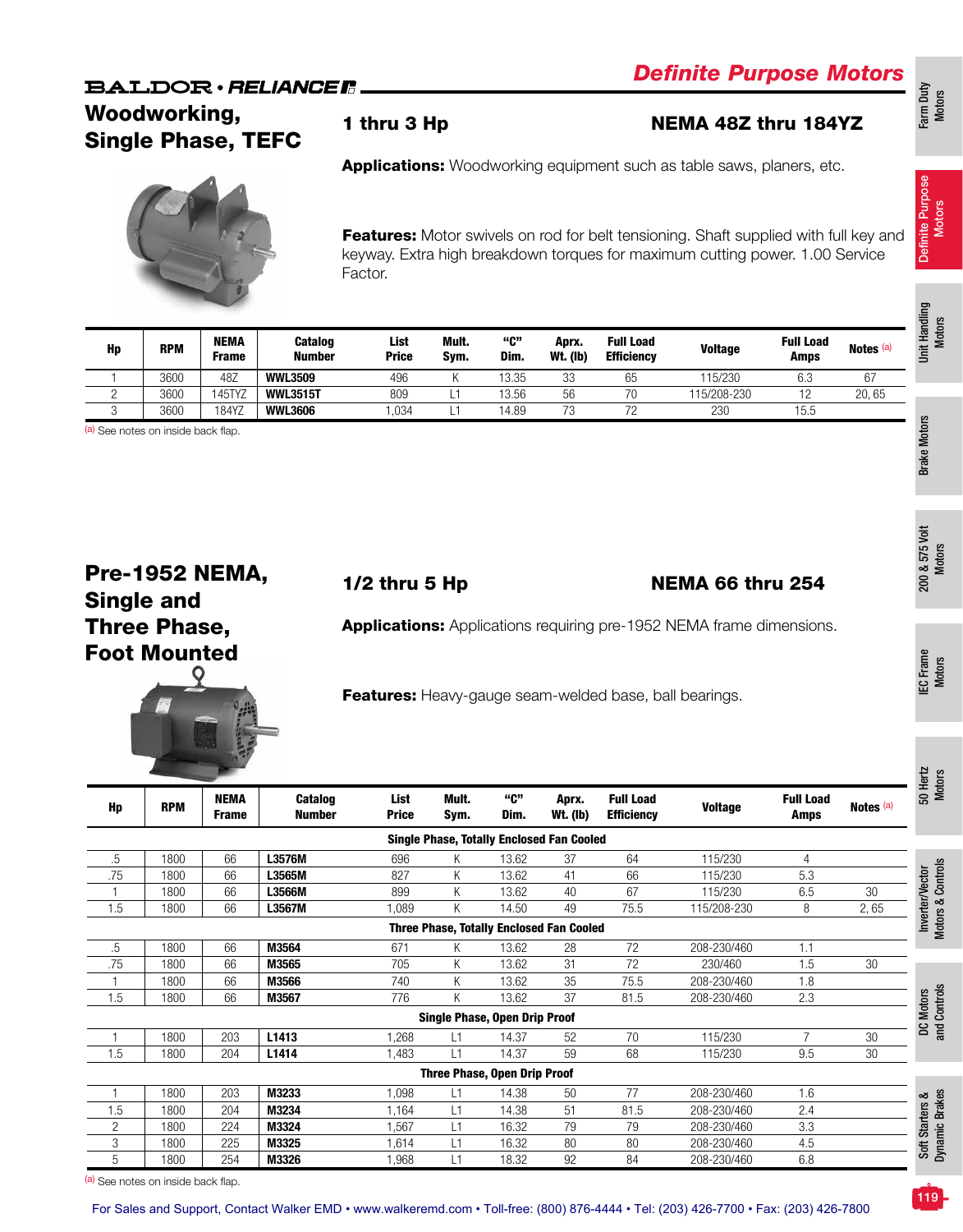SAE Hydraulic Pump Motors, Three Phase, Continuous Duty



Features: TEFC motors designed for continuous duty (may be used on intermittent duty applications). Base mount with SAE A or B pump mount face and shaft. F3 top-mounted conduit box.

5 thru 10 Hp NEMA 184TYZ thru 215TYZ

Applications: Hydraulic pumps for lifts, trash compactors and other machinery.

| Hp                    | <b>RPM</b> | <b>NEMA</b><br><b>Frame</b> | <b>Catalog</b><br><b>Number</b> | List<br><b>Price</b> | Mult.<br>Sym. | "ር"<br>Dim. | Aprx.<br><b>Wt. (Ib)</b> | <b>Full Load</b><br><b>Efficiency</b> | <b>Voltage</b> | <b>Full Load</b><br><b>Amps</b> | Notes <sup>(a)</sup> |
|-----------------------|------------|-----------------------------|---------------------------------|----------------------|---------------|-------------|--------------------------|---------------------------------------|----------------|---------------------------------|----------------------|
|                       | 1800       | 184TYZ                      | <b>HPM3615T</b>                 | 842                  |               | 13.50       | 81                       | 87.5                                  | 208-230/460    | 6.8                             |                      |
| 7 1/2                 | 1800       | 213TYZ                      | <b>HPM3710T</b>                 | .082                 |               | 14.66       | 118                      | 89.5                                  | 208-230/460    | 10.7                            |                      |
| $\overline{10}$<br>ιv | 1800       | 215TYZ                      | <b>HPM3714T</b>                 | 1,277                |               | 15.79       | 136                      | 89.5                                  | 208-230/460    | 13.5                            |                      |

(a) See notes on inside back flap.

200 & 575 Volt 200 & 575 Volt Motors

120

Definite Purpose Definite Purpose<br>Motors

Farm Duty<br>Motors

Unit Handling Motors Unit Handling Motors

Brake Motors

**Brake Motors**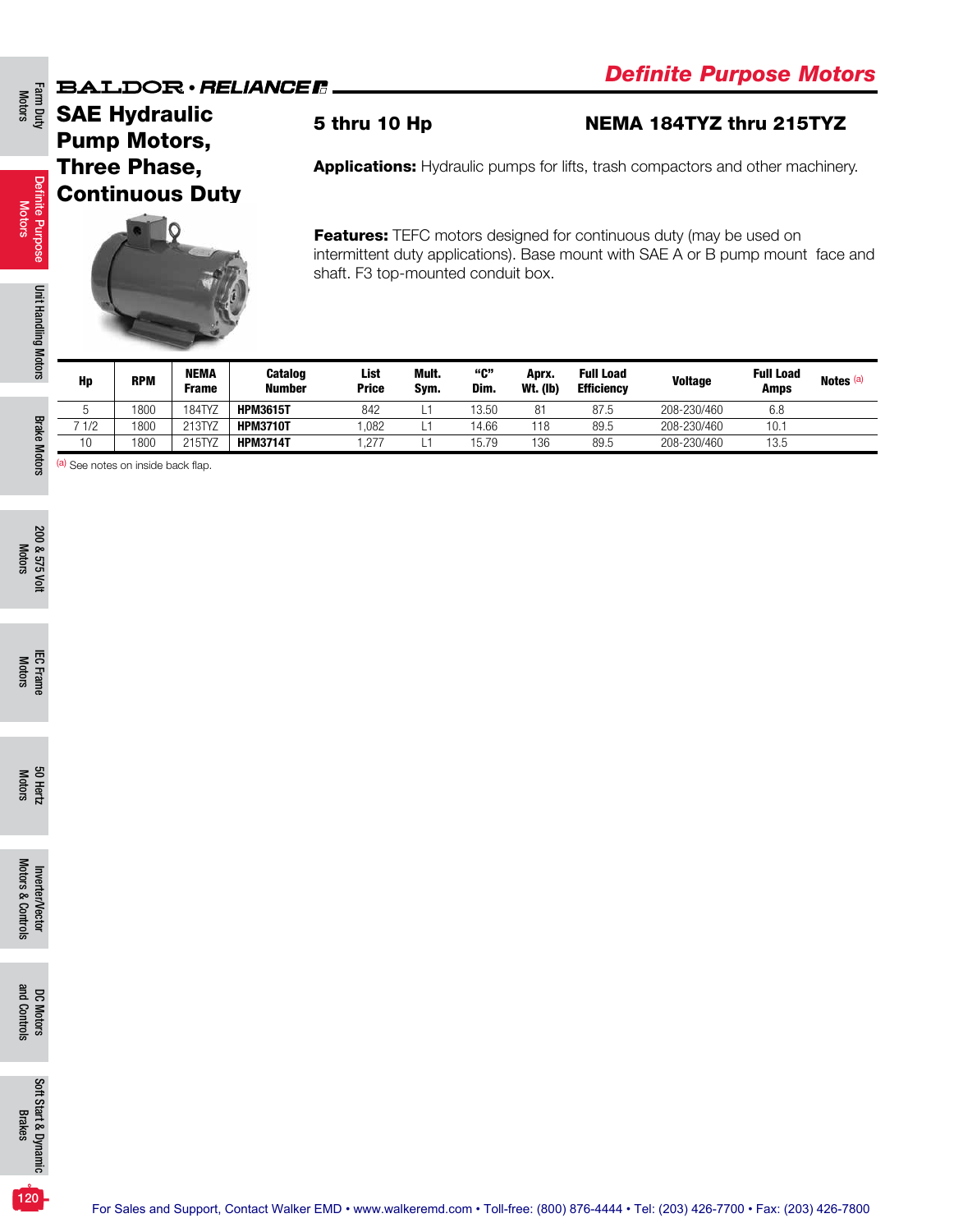# F-2 Mount, Three Phase, TEFC and ODP, Foot Mounted



## 1 thru 60 Hp NEMA 145T thru 364T

Applications: Pumps, compressors, fans, conveyors, machine tools and other applications requiring three phase F-2 mounted motors.

Features: Copper windings, ball bearings, heavy-gauge steel frame with base seam-welded. EFM Super-E<sup>®</sup> motors have NEMA Premium<sup>®</sup> efficiency and 3 year warranty.

|                | ы          |                             |                                 |                      |                                    |                        |                          |                                       |                |                                 |                | Unit Handling<br><b>Motors</b>  |
|----------------|------------|-----------------------------|---------------------------------|----------------------|------------------------------------|------------------------|--------------------------|---------------------------------------|----------------|---------------------------------|----------------|---------------------------------|
| Hp             | <b>RPM</b> | <b>NEMA</b><br><b>Frame</b> | <b>Catalog</b><br><b>Number</b> | List<br><b>Price</b> | Mult.<br>Sym.                      | "ር"<br>Dim.            | Aprx.<br><b>Wt.</b> (lb) | <b>Full Load</b><br><b>Efficiency</b> | <b>Voltage</b> | <b>Full Load</b><br><b>Amps</b> | Notes (a)      |                                 |
|                |            |                             |                                 |                      | <b>Totally Enclosed Fan Cooled</b> |                        |                          |                                       |                |                                 |                |                                 |
| $\overline{c}$ | 1800       | 145T                        | <b>EFM3558T</b>                 | 758                  | L1                                 | 14.19                  | 46                       | 86.5                                  | 208-230/460    | 2.9                             | $\mathbf{1}$   |                                 |
| 3              | 1800       | 182T                        | <b>EFM3611T</b>                 | 841                  | L1                                 | 16.55                  | 73                       | 89.5                                  | 208-230/460    | 4.2                             |                |                                 |
| 5              | 1800       | 184T                        | <b>EFM3615T</b>                 | 920                  | L1                                 | 18.06                  | 87                       | 89.5                                  | 208-230/460    | 6.7                             |                | <b>Brake Motors</b>             |
| 71/2           | 1800       | 213T                        | <b>EFM3710T</b>                 | 1.331                | L1                                 | 19.01                  | 127                      | 91.7                                  | 208-230/460    | 9.4                             |                |                                 |
| 10             | 1800       | 215T                        | <b>EFM3714T</b>                 | 1.495                | L1                                 | 20.51                  | 165                      | 91.7                                  | 208-230/460    | 12                              | $\overline{1}$ |                                 |
| 15             | 1800       | 254T                        | <b>EFM2333T</b>                 | 2,306                | L1                                 | 23.16                  | 255                      | 92.4                                  | 230/460        | 18.5                            | 1,30           |                                 |
| 20             | 1800       | 256T                        | <b>EFM2334T</b>                 | 2,794                | L1                                 | 23.16                  | 286                      | 93                                    | 230/460        | 24                              | 1,30           |                                 |
| 25             | 1800       | 284T                        | <b>EFM4103T</b>                 | 3,652                | L1                                 | 27.76                  | 394                      | 93.6                                  | 230/460        | 30                              | 1,30           |                                 |
| 30             | 1800       | 286T                        | <b>EFM4104T</b>                 | 4,337                | L1                                 | 27.76                  | 437                      | 93.6                                  | 230/460        | 36                              | 1,30           |                                 |
|                |            |                             |                                 |                      |                                    | <b>Open Drip Proof</b> |                          |                                       |                |                                 |                | 200 & 575 Volt<br><b>Motors</b> |
| $\mathbf 1$    | 1800       | 145T                        | <b>EFM3116T</b>                 | 621                  | L1                                 | 11.12                  | 38                       | 85.5                                  | 208-230/460    | 1.5                             | $\overline{1}$ |                                 |
| 11/2           | 1800       | 145T                        | <b>EFM3154T</b>                 | 649                  | L1                                 | 11.62                  | 37                       | 86.5                                  | 230/460        | 2.2                             | $\overline{1}$ |                                 |
| 2              | 1800       | 145T                        | <b>EFM3157T</b>                 | 696                  | L1                                 | 12.12                  | 43                       | 86.5                                  | 230/460        | 2.9                             | $\overline{1}$ |                                 |
| 3              | 1800       | 182T                        | <b>EFM3211T</b>                 | 750                  | L1                                 | 15.00                  | 74                       | 89.5                                  | 230/460        | 4.2                             | $\overline{1}$ |                                 |
| 5              | 1800       | 184T                        | <b>EFM3218T</b>                 | 822                  | L1                                 | 16.50                  | 92                       | 89.5                                  | 208-230/460    | 6.6                             |                |                                 |
| 71/2           | 1800       | 213T                        | <b>EFM3311T</b>                 | 1.207                | L1                                 | 16.32                  | 112                      | 91                                    | 230/460        | 9.7                             | 1,30           | EC Frame<br><b>Motors</b>       |
| 10             | 1800       | 215T                        | <b>EFM3313T</b>                 | 1,461                | L1                                 | 17.45                  | 127                      | 91.7                                  | 230/460        | 12.5                            | 1,30           |                                 |
| 15             | 1800       | 254T                        | <b>EFM2513T</b>                 | 2,069                | L1                                 | 21.69                  | 234                      | 93                                    | 230/460        | 17.7                            | 1,30           |                                 |
| 20             | 1800       | 256T                        | <b>EFM2515T</b>                 | 2,597                | L1                                 | 21.69                  | 237                      | 93                                    | 230/460        | 23.5                            | 1,30           |                                 |
| 25             | 1800       | 284T                        | <b>EFM2531T</b>                 | 3,166                | L1                                 | 23.81                  | 330                      | 93.6                                  | 230/460        | 29                              | 1,30           |                                 |
| 30             | 1800       | 286T                        | <b>EFM2535T</b>                 | 3,462                | L1                                 | 25.06                  | 379                      | 94.1                                  | 230/460        | 35                              | 1,30           |                                 |
| 40             | 1800       | 324T                        | <b>EFM2539T</b>                 | 4,516                | L1                                 | 27.19                  | 378                      | 94.1                                  | 230/460        | 49                              | 1,30           |                                 |
| 50             | 1800       | 326T                        | <b>EFM2543T</b>                 | 4,983                | L1                                 | 27.69                  | 505                      | 94.5                                  | 230/460        | 57                              | 1,30           | 50 Hertz<br><b>Motors</b>       |
| 60             | 1800       | 364T                        | <b>EFM2547T</b>                 | 6,274                | L1                                 | 30.69                  | 615                      | 95                                    | 230/460        | 68                              | 1,30           |                                 |

(a) See notes on inside back flap.

**Cast Iron Frame** 

121

Definite Purpose Motors

Definite Purpose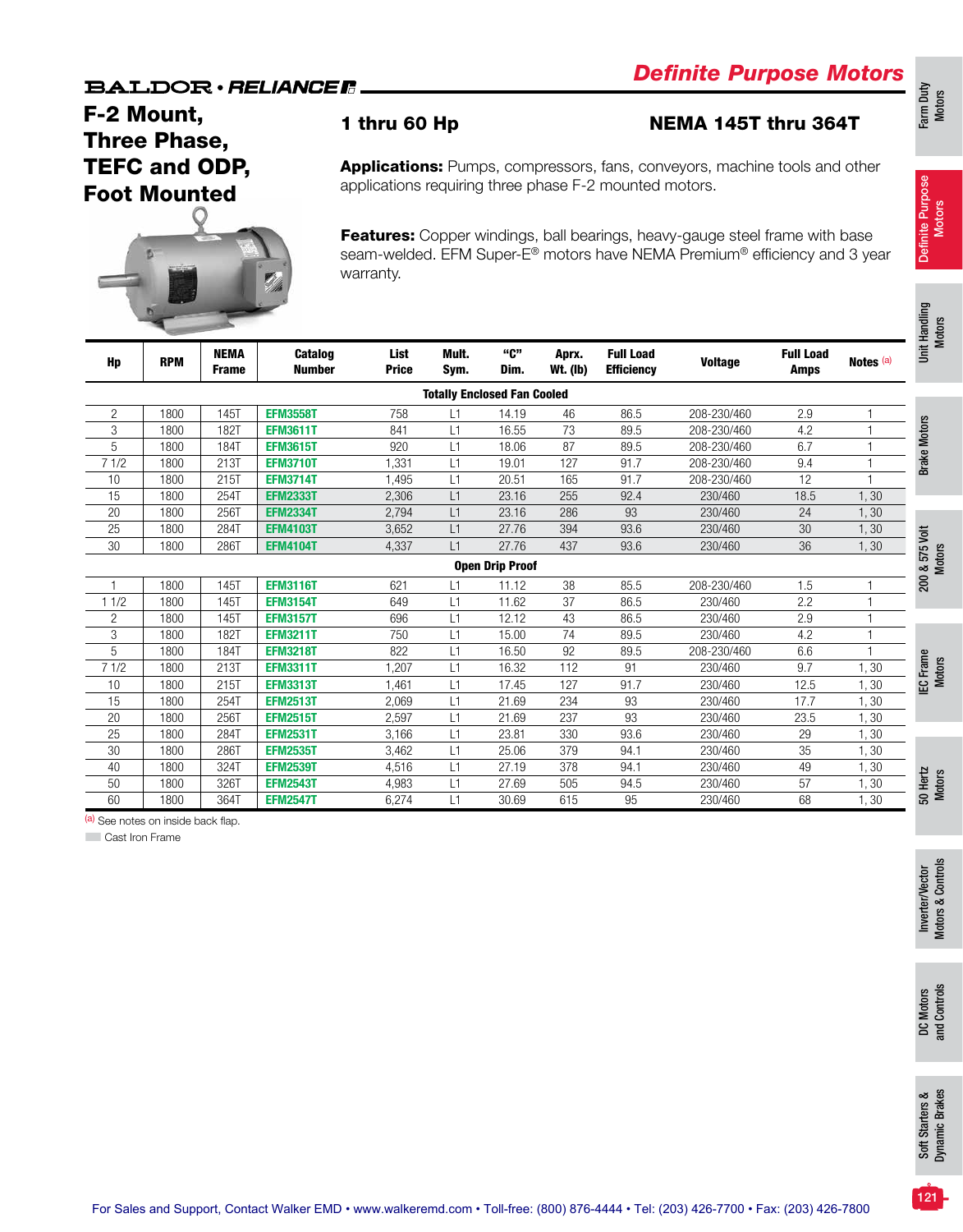# **BALDOR** · RELIANCE F Automotive Approved, Three Phase, TEFC, Foot Mounted

# 1 thru 100 Hp **NEMA 182 thru 445U**

Applications: Pumps, compressors, fans, conveyors, machine tools and other applications where automotive approved motors are required.



Features: Approved by major US automobile manufacturers. Meets efficiency times power factor requirements per GM7EQ. Heavy duty cast iron frames, regreasable double shield ball bearings, shaft slinger on both ends of motor, stainless steel nameplate, epoxy paint. Suitable for 65°C ambient 1.00 service factor or 1.15 service factor, 40°C ambient. Meets automotive requirements for sound power levels. Class F insulation, 1.00 service factor.

| Hp             | <b>RPM</b> | <b>NEMA</b><br><b>Frame</b> | <b>Catalog</b><br><b>Number</b> | List<br><b>Price</b> | Mult.<br>Sym. | "ር"<br>Dim. | Aprx.<br><b>Wt. (lb)</b> | <b>Full Load</b><br><b>Efficiency</b> | <b>Voltage</b> | <b>Full Load</b><br><b>Amps</b> | Notes (a) |
|----------------|------------|-----------------------------|---------------------------------|----------------------|---------------|-------------|--------------------------|---------------------------------------|----------------|---------------------------------|-----------|
|                | 1800       | 182                         | AEM3683-4                       | 1,269                | L1            | 13.18       | 80                       | 84                                    | 460            | 1.5                             | 60        |
|                | 1200       | 184                         | AEM3684-4                       | 1,601                | L1            | 14.74       | 91                       | 80.5                                  | 460            | 1.7                             |           |
| 11/2           | 1800       | 184                         | AEM3686-4                       | 1,362                | L1            | 14.74       | 96                       | 85                                    | 460            | 2.2                             |           |
|                | 1200       | 184                         | AEM3687-4                       | 1,771                | L1            | 14.74       | 96                       | 85.5                                  | 460            | 2.6                             |           |
| $\overline{c}$ | 1800       | 184                         | AEM3689-4                       | 1,451                | L1            | 14.74       | 95                       | 86                                    | 460            | 2.9                             |           |
|                | 1200       | 213                         | AEM3782-4                       | 1,976                | L1            | 18.07       | 180                      | 86.5                                  | 460            | 3.2                             |           |
| 3              | 1800       | 213                         | AEM3783-4                       | 1,675                | L1            | 18.07       | 155                      | 89.5                                  | 460            | 3.9                             |           |
|                | 1200       | 215                         | AEM3784-4                       | 2,406                | L1            | 18.07       | 155                      | 87.5                                  | 460            | 4.6                             |           |
| 5              | 1800       | 215                         | AEM3787-4                       | 2,193                | L1            | 18.07       | 166                      | 87.5                                  | 460            | 6.4                             |           |
|                | 1200       | 254U                        | AEM2275-4                       | 3,338                | L1            | 20.81       | 211                      | 87.5                                  | 460            | 7.5                             |           |
| 71/2           | 1800       | 254U                        | AEM2237-4                       | 2,942                | L1            | 23.11       | 224                      | 89.5                                  | 460            | 9.2                             |           |
|                | 1200       | 256U                        | AEM2276-4                       | 4,252                | L1            | 23.11       | 299                      | 90.2                                  | 460            | 10.6                            |           |
| 10             | 1800       | 256U                        | AEM2238-4                       | 3,558                | L1            | 23.11       | 243                      | 90.2                                  | 460            | 12                              |           |
|                | 1200       | 284U                        | AEM2332-4                       | 5,218                | L1            | 27.81       | 336                      | 91                                    | 460            | 13.8                            |           |
| 15             | 1800       | 284U                        | AEM2333-4                       | 4,943                | L1            | 26.92       | 280                      | 92.4                                  | 460            | 18                              |           |
|                | 1200       | 324U                        | AEM4100-4                       | 6,992                | L1            | 30.66       | 492                      | 90.2                                  | 460            | 20.3                            |           |
| 20             | 1800       | 286U                        | AEM2334-4                       | 5,960                | L1            | 27.81       | 384                      | 91                                    | 460            | 25                              |           |
|                | 1200       | 326U                        | AEM4102-4                       | 8,773                | L1            | 30.66       | 518                      | 90.2                                  | 460            | 25.4                            |           |
| 25             | 1800       | 324U                        | AEM4103-4                       | 7,597                | L1            | 30.66       | 560                      | 92.4                                  | 460            | 29.5                            |           |
|                | 1200       | 364U                        | AEM4111-4                       | 9,413                | L1            | 33.94       | 989                      | 93                                    | 460            | 29.2                            |           |
| 30             | 1800       | 326U                        | AEM4104-4                       | 8,583                | L1            | 30.66       | 579                      | 93.6                                  | 460            | 35                              |           |
|                | 1200       | 365U                        | AEM4117-4                       | 10,918               | L1            | 33.94       | 989                      | 93                                    | 460            | 35.1                            |           |
| 40             | 1800       | 364U                        | AEM4307-4                       | 10,199               | L1            | 33.94       | 854                      | 94.5                                  | 460            | 45                              |           |
|                | 1200       | 404U                        | AEM4308-4                       | 13,888               | L1            | 36.76       | 1230                     | 94.1                                  | 460            | 47.4                            |           |
|                | 1800       | 365U                        | AEM4311-4                       | 12,282               | L1            | 33.94       | 886                      | 93.6                                  | 460            | 56.4                            |           |
| 50             | 1200       | 405U                        | AEM4312-4                       | 16,572               | L1            | 37.91       | 1193                     | 94.1                                  | 460            | 58.2                            |           |
|                | 1800       | 405U                        | AEM4314-4                       | 15,008               | L1            | 36.76       | 1337                     | 94.5                                  | 460            | 67.6                            |           |
| 60             | 1200       | 444U                        | AEM4403-4                       | 19,390               | L1            | 44.37       | 1415                     | 94.1                                  | 460            | 70.2                            |           |
|                | 1800       | 444U                        | AEM4316-4                       | 18,755               | L1            | 44.37       | 1727                     | 95.4                                  | 460            | 82.5                            |           |
| 75             | 1200       | 445U                        | AEM4404-4                       | 26,259               | L1            | 44.37       | 1800                     | 95                                    | 460            | 85.6                            |           |
| 100            | 1800       | 445U                        | AEM4400-4                       | 20,718               | L1            | 44.37       | 1969                     | 95.8                                  | 460            | 110                             |           |

Definite Purpose Definite Purpose<br>Motors

**Cast Iron Frame** 

(a) See notes on inside back flap.

DC Motors<br>and Controls and Controls

122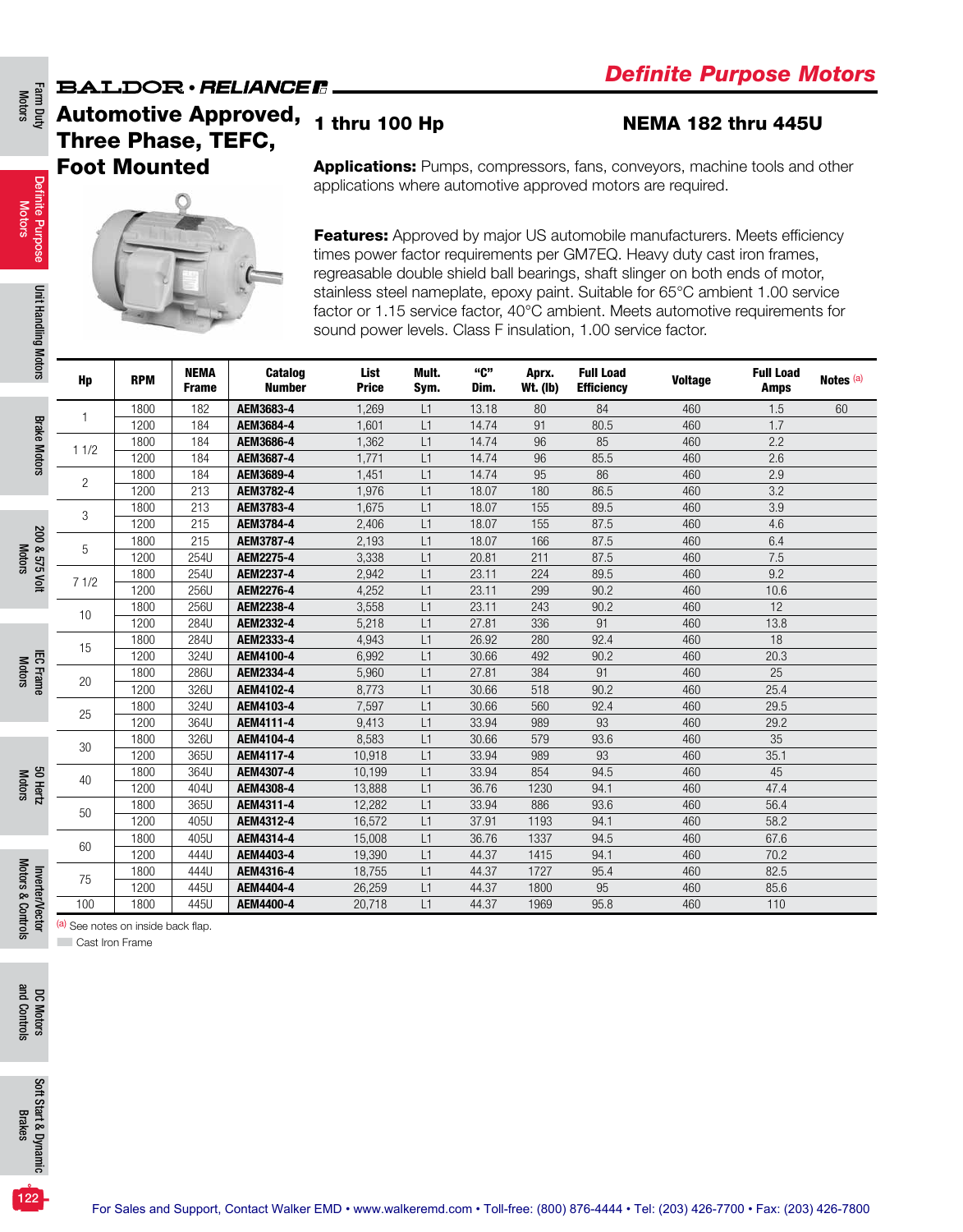Oil Field Pump, Three Phase, TEFC and ODP, Design D, Foot Mounted



### 3 thru 150 Hp NEMA 213T thru 447T

Applications: Beam pumping units, punch presses and applications requiring high torque and high slip.

Features: Two-part epoxy paint, moisture-resistant insulation, rodent screens, shaft slinger, F-2 position conduit box. TEFC motors have severe duty features. Includes thermostats.

Definite Purpose Motors

Definite Purpose

123

| Hp              | <b>RPM</b> | <b>NEMA</b><br><b>Frame</b> | Catalog<br><b>Number</b> | List<br><b>Price</b> | Mult.<br>Sym.                           | "ር"<br>Dim. | Aprx.<br>Wt. (lb)                               | <b>Full Load</b><br><b>Efficiency</b> | <b>Voltage</b> | <b>Full Load</b><br><b>Amps</b> | Notes (a)      |
|-----------------|------------|-----------------------------|--------------------------|----------------------|-----------------------------------------|-------------|-------------------------------------------------|---------------------------------------|----------------|---------------------------------|----------------|
|                 |            |                             |                          |                      |                                         |             | Totally Enclosed Fan Cooled, 230/460/796 VAC    |                                       |                |                                 |                |
| 3               | 1200       | 213T                        | 0F3764T                  | 2,314                | L1                                      | 19.32       | 164                                             | 80                                    | 230/460/796    | 3.1                             | 1              |
| 5               | 1200       | 215T                        | 0F3768T                  | 2,565                | L1                                      | 19.32       | 196                                             | 80                                    | 230/460/796    | 4.4                             | $\mathbf{1}$   |
| 71/2            | 1200       | 254T                        | <b>OF2276T</b>           | 3,127                | L1                                      | 23.25       | 249                                             | 84                                    | 230/460/796    | 7.4                             | $\mathbf{1}$   |
| 10              | 1200       | 256T                        | 0F2332T                  | 3,482                | L1                                      | 23.25       | 280                                             | $\overline{84}$                       | 230/460/796    | $\boldsymbol{9}$                | $\mathbf{1}$   |
| $\overline{15}$ | 1200       | 284T                        | <b>OF4100T</b>           | 5,553                | L1                                      | 27.56       | 415                                             | 87.5                                  | 230/460/796    | 11.6                            | $\mathbf{1}$   |
| 20              | 1200       | 286T                        | 0F4102T                  | 6,709                | L1                                      | 27.56       | 451                                             | 87.5                                  | 230/460/796    | $\overline{15}$                 | $\mathbf{1}$   |
| $\overline{25}$ | 1200       | 324T                        | 0F4111T                  | 8,096                | L1                                      | 30.27       | 579                                             | 87.5                                  | 230/460/796    | 19                              | $\mathbf{1}$   |
|                 |            |                             |                          |                      |                                         |             | <b>Totally Enclosed Fan Cooled, 460/796 VAC</b> |                                       |                |                                 |                |
| 30              | 1200       | 326T                        | <b>OF4117T</b>           | 9,817                | L1                                      | 30.27       | 611                                             | 88.5                                  | 460/796        | 22.5                            | $\mathbf{1}$   |
| 40              | 1200       | 365T                        | <b>OF4308T</b>           | 10,877               | L1                                      | 33.44       | 928                                             | 89.5                                  | 460/796        | $\overline{28}$                 | $\mathbf{1}$   |
| 50              | 1200       | 404T                        | 0F4312T                  | 14,089               | L1                                      | 38.03       | 1316                                            | 89.5                                  | 460/796        | 33.9                            | $\mathbf{1}$   |
| 60              | 1200       | 405T                        | 0F4403T                  | 17,426               | L1                                      | 38.03       | 1407                                            | 90.2                                  | 460/796        | 40.5                            | $\mathbf{1}$   |
|                 |            | 444T                        | 0F4404T                  | 18,899               | L1                                      | 40.98       | 1850                                            | 88.5                                  | 460/796        | 51.5                            | $\mathbf{1}$   |
| 75              | 1200       | 444T                        | 0F4904T                  | 18,899               | L1                                      | 40.98       | 1850                                            | 88.5                                  | 460/796        | 51.5                            | 1,99           |
|                 |            | 445T                        | <b>OF4409T</b>           | 24,566               | L1                                      | 48.24       | 2609                                            | 90.2                                  | 460/796        | 67.6                            | $\mathbf{1}$   |
| 100             | 1200       | 445T                        | <b>OF4909T</b>           | 24,566               | L1                                      | 48.24       | 2609                                            | 90.2                                  | 460/796        | 67.6                            | 1,99           |
|                 |            | 447T                        | 0F4411T                  | 31,535               | L1                                      | 53.24       | 2380                                            | 91                                    | 460/796        | 83.7                            | $\mathbf{1}$   |
| 125             | 1200       | 447T                        | 0F4911T                  | 31,535               | L1                                      | 53.24       | 2380                                            | $\overline{91}$                       | 460/796        | 83.7                            | 1,99           |
|                 |            | 447T                        | 0F44156T                 | 37,249               | L1                                      | 53.24       | 3227                                            | 91.7                                  | 460/796        | 99.9                            | $\mathbf{1}$   |
| 150             | 1200       | 447T                        | 0F49156T                 | 37,249               | L1                                      | 53.24       | 3227                                            | 91.7                                  | 460/796        | 99.9                            | 1,99           |
|                 |            |                             |                          |                      | <b>Open Drip Proof, 230/460/796 VAC</b> |             |                                                 |                                       |                |                                 |                |
| 3               | 1200       | 213T                        | 0F3303T                  | 1,414                | L1                                      | 18.13       | 92                                              | 81.5                                  | 230/460/796    | 3.1                             | $\overline{c}$ |
| 5               | 1200       | 215T                        | 0F3305T                  | 1,876                | L1                                      | 18.13       | 127                                             | 82.5                                  | 230/460/796    | 4.7                             | $\overline{c}$ |
|                 |            | 254T                        | 0F3307T                  | 2,339                | L1                                      | 24.18       | 209                                             | 81.5                                  | 230/460/796    | 7.2                             | $\overline{2}$ |
| 71/2            | 1200       | 254T                        | 0F3407T                  | 2,565                | L1                                      | 20.63       | 270                                             | $\overline{84}$                       | 230/460/796    | 7.2                             | $\mathbf{1}$   |
|                 |            | 256T                        | 0F3310T                  | 2,834                | L1                                      | 24.18       | 234                                             | 82.5                                  | 230/460/796    | 9.2                             | $\overline{2}$ |
| 10              | 1200       | 256T                        | 0F3410T                  | 2,997                | L1                                      | 22.38       | 280                                             | 84                                    | 230/460/796    | $9\,$                           | $\mathbf{1}$   |
|                 |            | 284T                        | 0F3315T                  | 3,975                | L1                                      | 26.31       | 288                                             | 85.5                                  | 230/460/796    | $\overline{13}$                 | $\mathbf{1}$   |
| 15              | 1200       | 284T                        | 0F3415T                  | 4,200                | L1                                      | 23.44       | 336                                             | 85.5                                  | 230/460/796    | 13.3                            | $\mathbf{1}$   |
|                 |            | 286T                        | <b>OF3320T</b>           | 4,762                | L1                                      | 26.31       | 323                                             | 84                                    | 230/460/796    | 17.2                            | 1              |
| 20              | 1200       | 286T                        | <b>OF3420T</b>           | 4,982                | L1                                      | 24.94       | $\overline{372}$                                | 86.5                                  | 230/460/796    | 16.8                            | $\mathbf{1}$   |
|                 |            | 324T                        | 0F3325T                  | 6,119                | L1                                      | 29.18       | 437                                             | 85.5                                  | 230/460/796    | $\overline{20}$                 | 1              |
| 25              | 1200       | 324T                        | 0F3425T                  | 6,510                | L1                                      | 26.13       | 517                                             | 85.5                                  | 230/460/796    | 20                              | $\mathbf{1}$   |
|                 |            |                             |                          |                      | Open Drip Proof, 460/796 VAC            |             |                                                 |                                       |                |                                 |                |
|                 |            | 326T                        | 0F3330T                  | 7,444                | L1                                      | 29.18       | 444                                             | 85.5                                  | 460/796        | 24                              | 1              |
| 30              | 1200       | 326T                        | 0F3430T                  | 7,873                | L1                                      | 27.63       | 537                                             | 85.5                                  | 460/796        | $\overline{24}$                 | $\mathbf{1}$   |
|                 |            | 365T                        | 0F3340T                  | 9,483                | L1                                      | 29.94       | 550                                             | 88.5                                  | 460/796        | 32.5                            | $\mathbf{1}$   |
| 40              | 1200       |                             |                          | 10,052               | L1                                      | 29.70       | 953                                             | 87.5                                  |                |                                 | $\mathbf{1}$   |
|                 |            | 365T                        | 0F3440T                  |                      |                                         |             |                                                 | 87.5                                  | 460/796        | 28.4<br>36.7                    |                |
| 50              | 1200       | 404T                        | <b>OF3350T</b>           | 11,088               | L1                                      | 34.00       | 914                                             |                                       | 460/796        |                                 | $\mathbf{1}$   |
| 60              | 1200       | 404T                        | <b>OF3360T</b>           | 12,458               | L1                                      | 34.00       | 1051                                            | 89.5                                  | 460/796        | 41.3                            | $\mathbf{1}$   |
| 75              | 1200       | 404T                        | 0F3375T                  | 14,703               | L1                                      | 34.00       | 1158                                            | 89.5                                  | 460/796        | 50.8                            | $\mathbf{1}$   |
| 100             | 1200       | 445T                        | 0F33100T                 | 15,621               | L1                                      | 39.56       | 1658                                            | 89.5                                  | 460/796        | 69.9                            | $\mathbf{1}$   |
| 125             | 1200       | 449T                        | OF33125T                 | 19,802               | L1                                      | 48.06       | 2380                                            | 91                                    | 460            | 145                             | $\mathbf{1}$   |